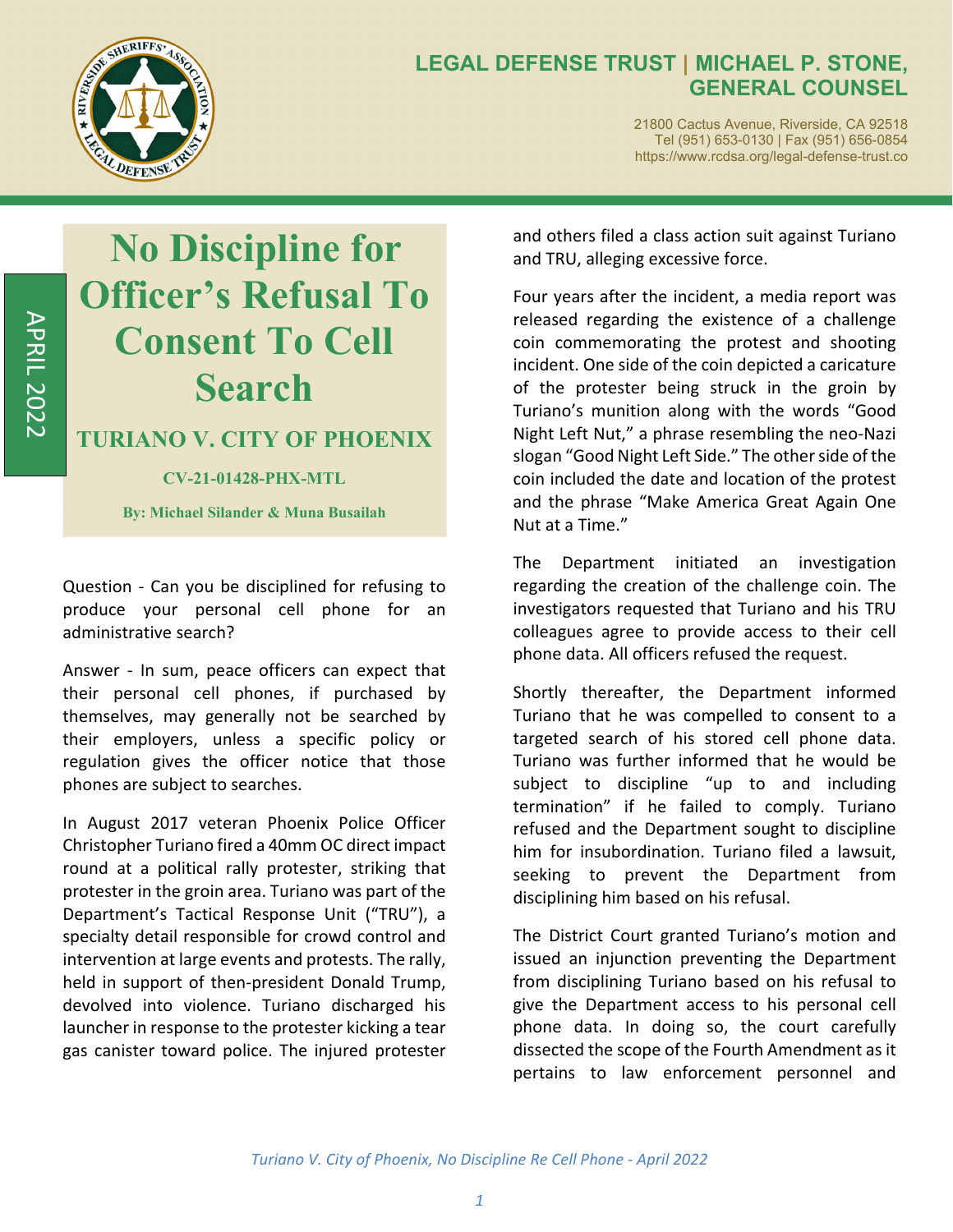

21800 Cactus Avenue, Riverside, CA 92518 Tel (951) 653-0130 | Fax (951) 656-0854 https://www.rcdsa.org/legal-defense-trust.co

provided helpful guidance regarding officers' privacy rights regarding personal cell phone data.

Citing Supreme Court precedence, the court reiterated that an officer must satisfy two prongs to prevail against a search by his department/employer: First, the officer must have a reasonable expectation of privacy in the item searched. Second, the Department's search must be unreasonable "under all the circumstances."

1. Turiano had a reasonable expectation of privacy

The first prong is broken down into two sub‐parts – one subjective, the other objective: First, "[a] reasonable expectation of privacy exists where 'a person ha[s] exhibited an actual (subjective) expectation of privacy.'" In other words, the officer must actually believe that he had a protected privacy right and, that his cell phone data was protected from being searched. Second, that subjective expectation of privacy must be objectively reasonable. This simply means that the officer's belief cannot be far-fetched or speculative but must, in the eyes of an average person, make sense.

Applying those sub‐parts, the court "easily [concluded] that Turiano has a reasonable expectation of privacy in the imaged [cell phone] data…" The court reasoned that the data at issue was on Turiano's personal cell phone, the department did not purchase the phone nor pay for the data plan, that Turiano generally did not use the phone for work purposes, and that no other department employee had access to his phone.

It is important to note, however, that the court came to this conclusion in part because this

particular employer, the Phoenix PD, did not have a policy or regulation giving its employees notice that cell phones may be searched. If such a policy or regulation exists, the employee is deemed to be on notice, which means there is no reasonable expectation of privacy. So, you should carefully review your employer's policies to determine whether they contain any such notice.

2. The workplace exception does not apply to the cell phone data search

Having determined that Turiano's subjective expectation of privacy was objectively reasonable, the court looked at the second prong – whether the department's search was reasonable "under all the circumstances."

Before doing so, the court examined the so-called "workplace exception" as applied in this case. The workplace exception permits public employers, including law enforcement agencies, to conduct warrantless searches for non‐investigatory work‐ related purposes or to investigate workplace misconduct. The scope of those searches is limited and does not include searching, for example, an employee's home without the need for probable cause and a warrant. Instead, the court explained that the workplace exception is limited to those searches that are conducted in the "workplace context." This includes "those areas and items that are related to work and are generally within the employer's control." For example, courts have held that "searches of employees' locked personal safes, medical records, and homes are outside the scope of the workplace exception."

More importantly, the court also found that "[a]t least two courts have held that a public employer's search of an employee's personal cell phone to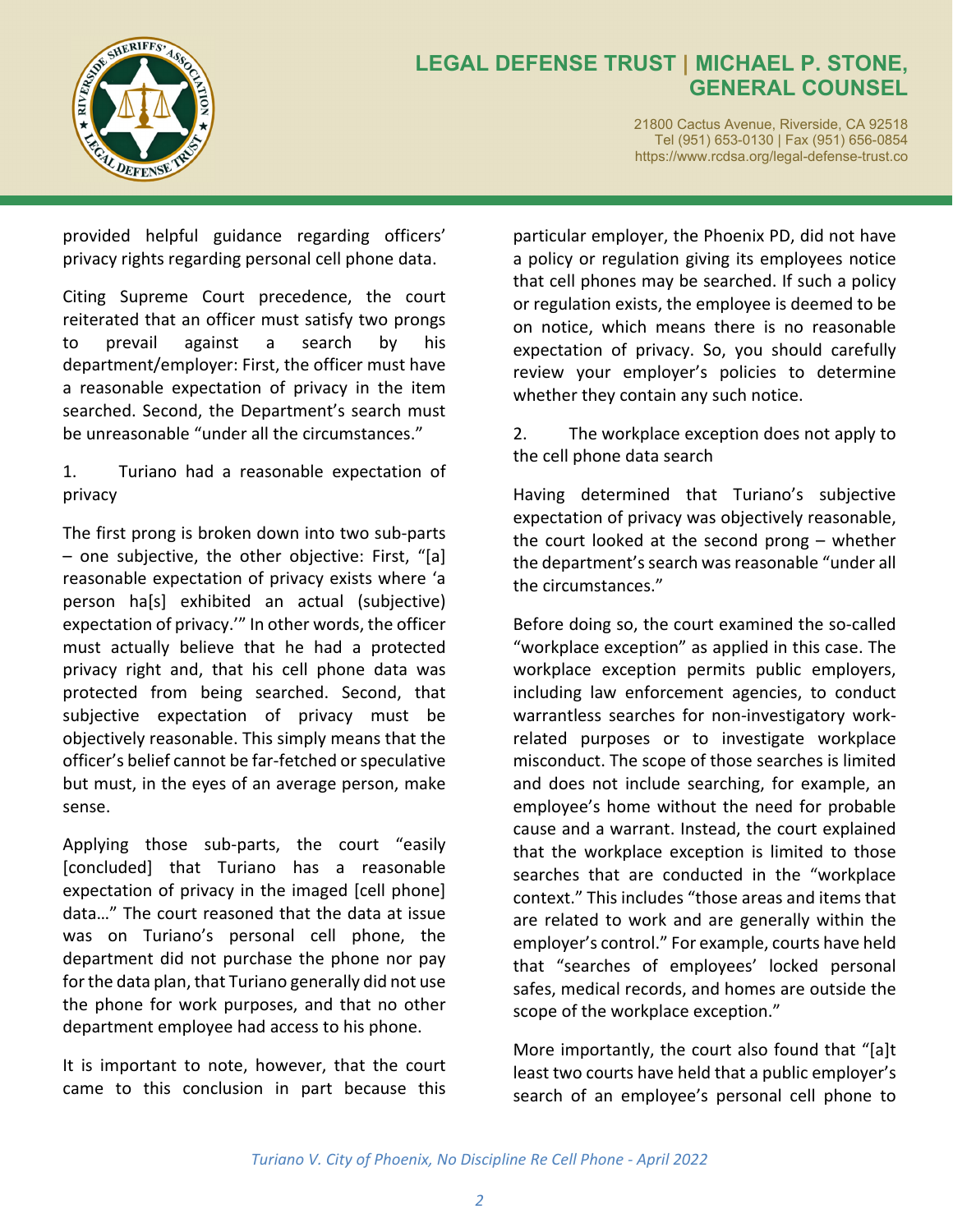

21800 Cactus Avenue, Riverside, CA 92518 Tel (951) 653-0130 | Fax (951) 656-0854 https://www.rcdsa.org/legal-defense-trust.co

obtain information concerning work‐related misconduct was outside the scope of the workplace exception." The district court in Turiano agreed with those courts for three reasons:

First, the court found that "a personal cell phone is just that  $-$  personal"  $-$  and is not within the employer's control.

Second, the court found that "a personal cell phone… contains sensitive personal information that is entirely unrelated to an individual's employment."

Third, the court reasoned that cell phones are such an integral part of most people's lives that the mere presence of the phone at the workplace does not mean it is in a "workplace context" for purposes of the workplace exception.

For these reasons, the court concluded that the workplace exception did not apply to Turiano's personal cellphone.

3. The Department's search was unreasonable

Where the workplace exception does not apply, the issue of whether the department's search was reasonable is moot. Without the exception, the employer must have probable cause and a warrant to conduct the search.

Nonetheless, the court analyzed whether "reasonableness" existed. The court found it did not.

To be reasonable, the search must be (1) "justified at its inception" and (2) "reasonably related in scope to the circumstances which justified the interference in the first place."

In a public employment context, a search is justified in its inception "when there are reasonable grounds for suspecting that the search will turn up evidence that the employee is guilty of work-related misconduct." This is akin to the "reasonable suspicion" standard that you are all familiar with. Here, the Department's sole justification for searching Turiano's cell phone was that the data may contain evidence that was generated close to the time of the 2017 protest incident and the subsequent coin creation. In the court's view, this alleged nexus fell far short of satisfying the justification prong. While the department may have suspected (or hoped) that Turiano's cell phone would contain incriminating data, that suspicion was not, in the court's view, reasonable.

Because the department did not satisfy the first prong ("justified at itsinception"), the court did not need to address whether the search was "reasonably related in scope to the circumstances which justified the interference in the first place." Nonetheless, the court again went out of its way to provide additional guidance, this time regarding the required nexus between the justification and the scope of the search, i.e., prong number two.

4. Insufficient nexus between the justification and the scope of the search

The Department's justification for searching Turiano's cell phone data was the belief that the data would reveal evidence of who designed, created, and distributed the challenge coin. The Department conceded it neither had evidence nor a suspicion that Turiano himself was the perpetrator. Instead, the scope of the search targeted potential wrongdoing of other officers,